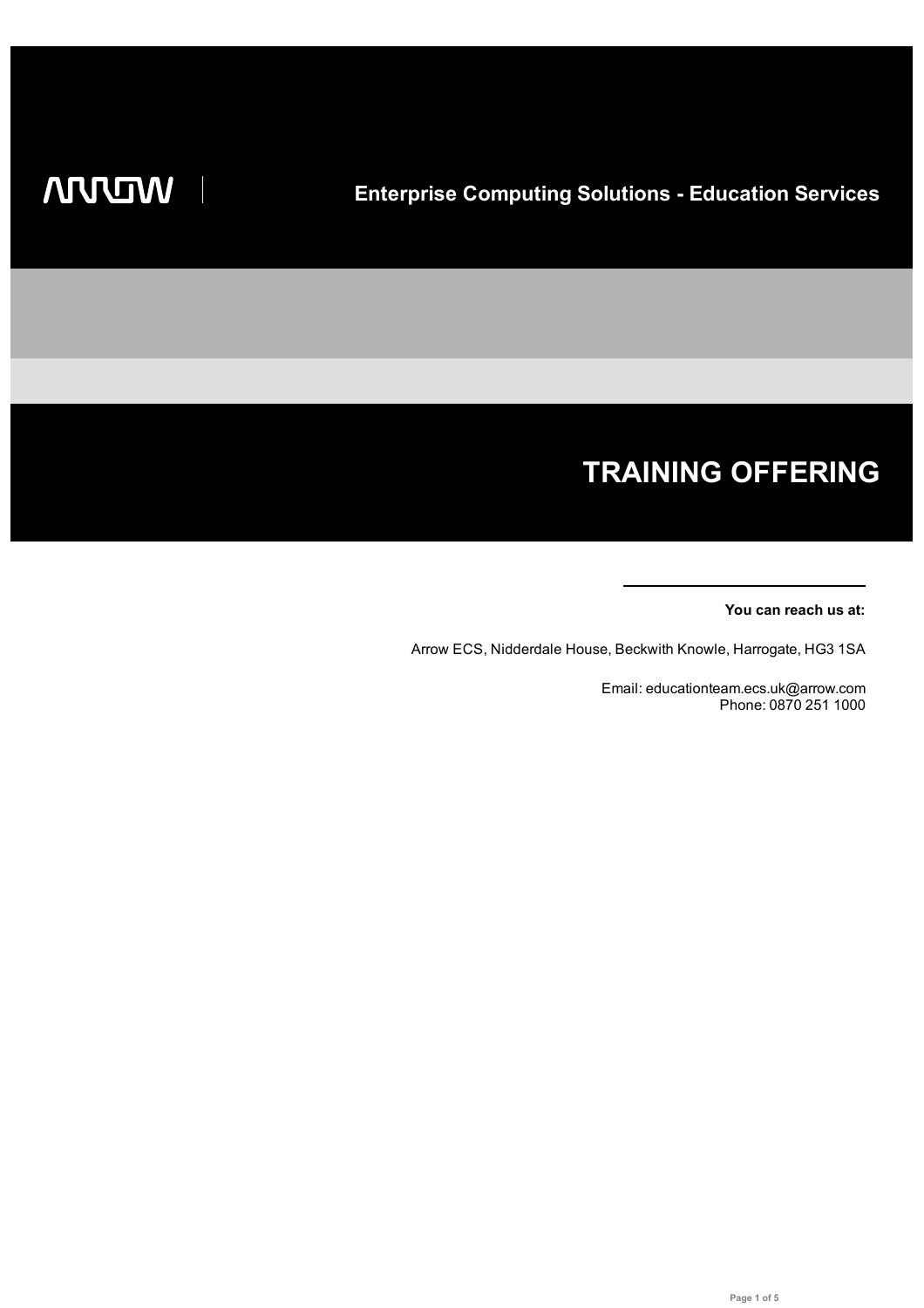#### **n** NetApp **Basic NetApp Configuration & Administration**

| <b>CODE:</b> | <b>LENGTH:</b>     | <b>PRICE:</b> |
|--------------|--------------------|---------------|
| NEP OT-CA-B  | $2 \text{ day}(s)$ | £1,650.00     |

### **Description**

This two-day course provides a technical overview of the features and benefits of NetApp ONTAP 9 data-management software. The course enables you to explain the architecture and functionality of an ONTAP cluster. The course also introduces basic administration, configuration, and management of an ONTAP cluster.

Through hands-on exercises, you learn how to create a cluster, aggregates, storage virtual machines (SVMs), LIFs, FlexVol volumes, and Snapshot copies.

## **Objectives**

This course focuses on enabling you to do the following:

- List the steps to create and configure a cluster
- Identify the methods to manage a cluster
- Describe IPspaces, broadcast domains, and subnets
- Describe SVM benefits, components, and features
- Describe FlexVol volumes and efficiency features
- Describe methods to access files in a cluster

## **Audience**

- NetApp Customers
- IT Generalists
- Academic alliance students

## **Prerequisites**

A basic knowledge of Storage Networking

### **Programme**

Module 1: ONTAP Cluster Fundamentals: Clusters

- Cluster components
- ONTAP 9 software
- Cluster
- Nodes
- High-Availability pairs
- Networks
- Ports and logical interfaces
- ONTAP storage architecture
- Physical Storage
- Aggregates
- Logical storage
- SVM with FlexVol volumes
- Cluster configurations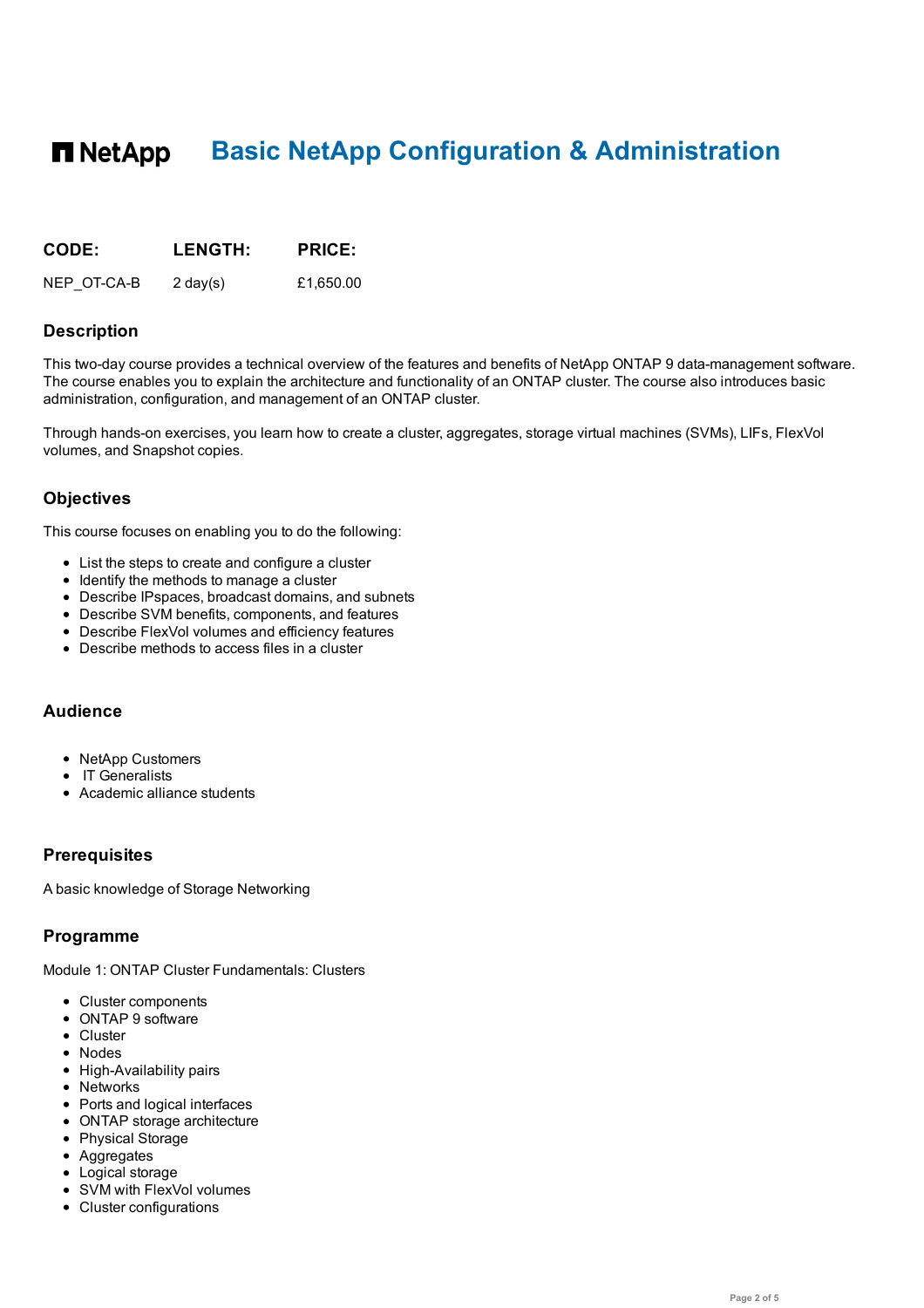- FlexPod solution
- FlexArray virtualization
- ONTAP Select
- NetApp Provate Storage (NPS)
- ONTAP Cloud
- Supported cluster configuration
- Single node
- 2-note switchless
- Multimode switched
- MetroCluster
- Create a cluster

Module 2: ONTAP Cluster Fundamentals: Management

- Administrators
- Cluster administrators
- SVM administrators
- Accessing the cluster
- Command line interface (CLI)
- OnCommand System Manager
- Managing clusters
- Clustershell
- System manager dashboard
- OnCommand Management portfolio
- Configuring clusters
- Managing cluster access
- User accounts
- Access method
- User role
- Predefined SVM roles
- Monitoring clusters
- AutoSupport
- OnCommand portfolio

Module 3: ONTAP Cluster Fundamentals: Networking

- Management and data networks
- Ports and logical interfaces
- Physical ports
- Interface groups
- VLANs
- Network ports
- IPspaces
- Components
- Broadcast domains
- Subnets
- Network interfaces
- Data LIFs

Module 4: ONTAP Cluster Fundamentals: Storage Virtual Machines

- Data SVM
- Benefits
- Considerations
- SVM with FlexVol volumes
- FlexGroup volume
- Root volume
- Administration FlexVol volumes
- Snapshot technology
- Volume efficiency
- Deduplication
- Data compression
- Inline data compaction
- Moving volumes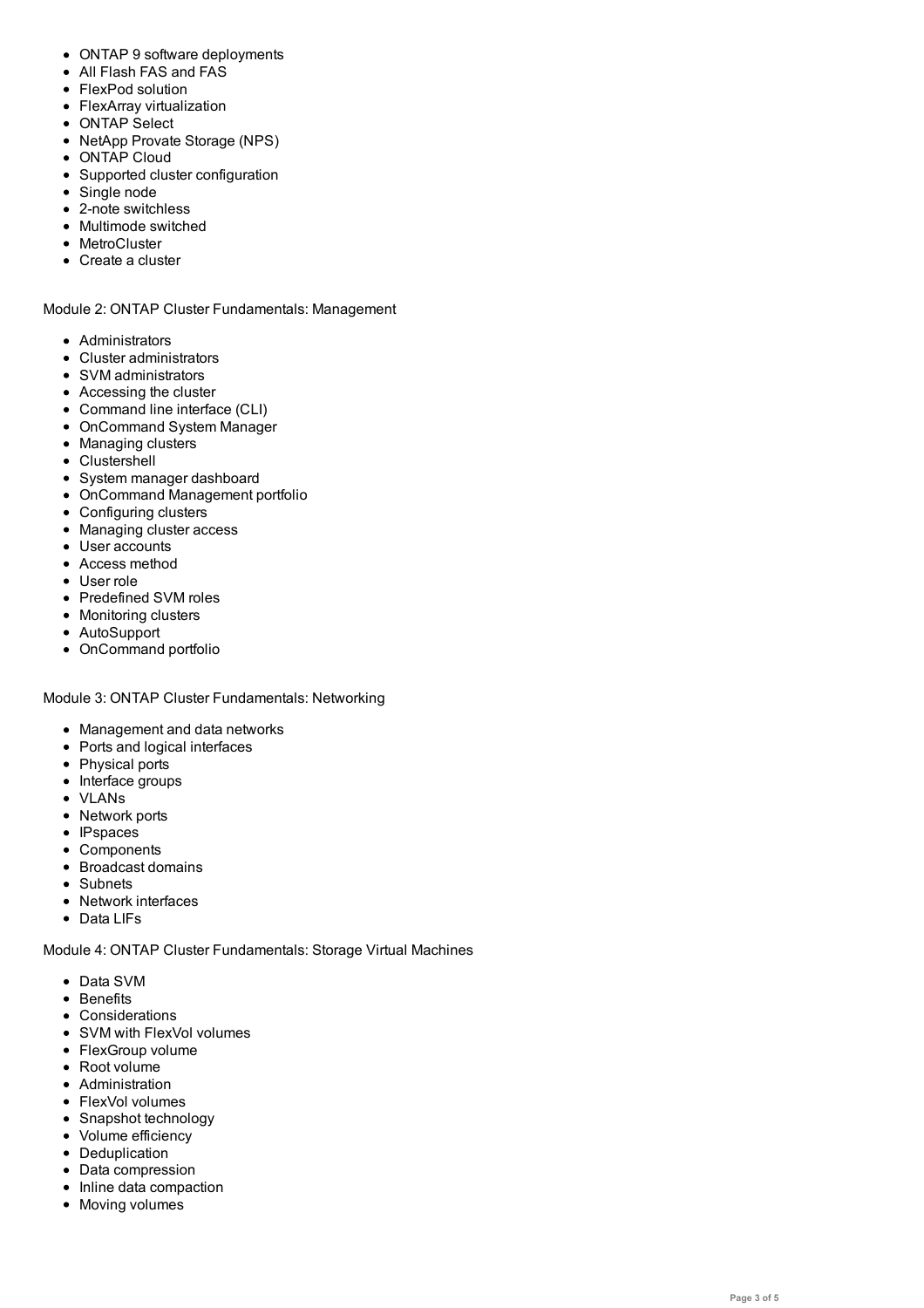- SVM setup workflow Editing an SVM
- Configuring SVMs

#### Module 5: ONTAP NAS Fundamentals

- NAS
- Overview
- FlexVol volume
- Controlling file access
- SVM namespace
- Root volume and junctions
- Namespace architecture
- Namespace protection
- NFS protocol
- Overview
- Configure NFS file access
- UNIX file permissions
- SMB protocol
- Overview
- Configure SMB file access

#### Module 6: ONTAP SAN Fundamentals

- SAN
- Overview
- Protocols: FC, iSCSI FCoE
- SCSI concepts
- LUN
- IP SAN nodes and ports
- Implementing a SAN
- Steps
- Interoperability matrix tool
- Host utilities
- $\cdot$  IP SAN
- Architecture
- Configurations
- IP SAN target configuration
- IP SAN initiator configuration
- LUN access steps
- Preparation
- Thick provisioning
- Thin provisioning
- Configuration decision
- Create a LUN
- Initiator group
- Map a LUN
- Verification
- Window multipath driver overview
- Labs: Explore the iSCSI client configurationNavigating the NetApp OnCommand System Manager Updating NetApp Oncommand System Manager administration settings Synchronize the system time for Windows domain Assign an NTP server to the cluster Networking ports IPspaces Network interfaces Components and features FlexVol volumes Volume move Creating and managing SVMs Explore ONTAP NAS configuration Explore SMB client configuration Explore the NFS client configuration Explore ONTAP IP SAN configuration